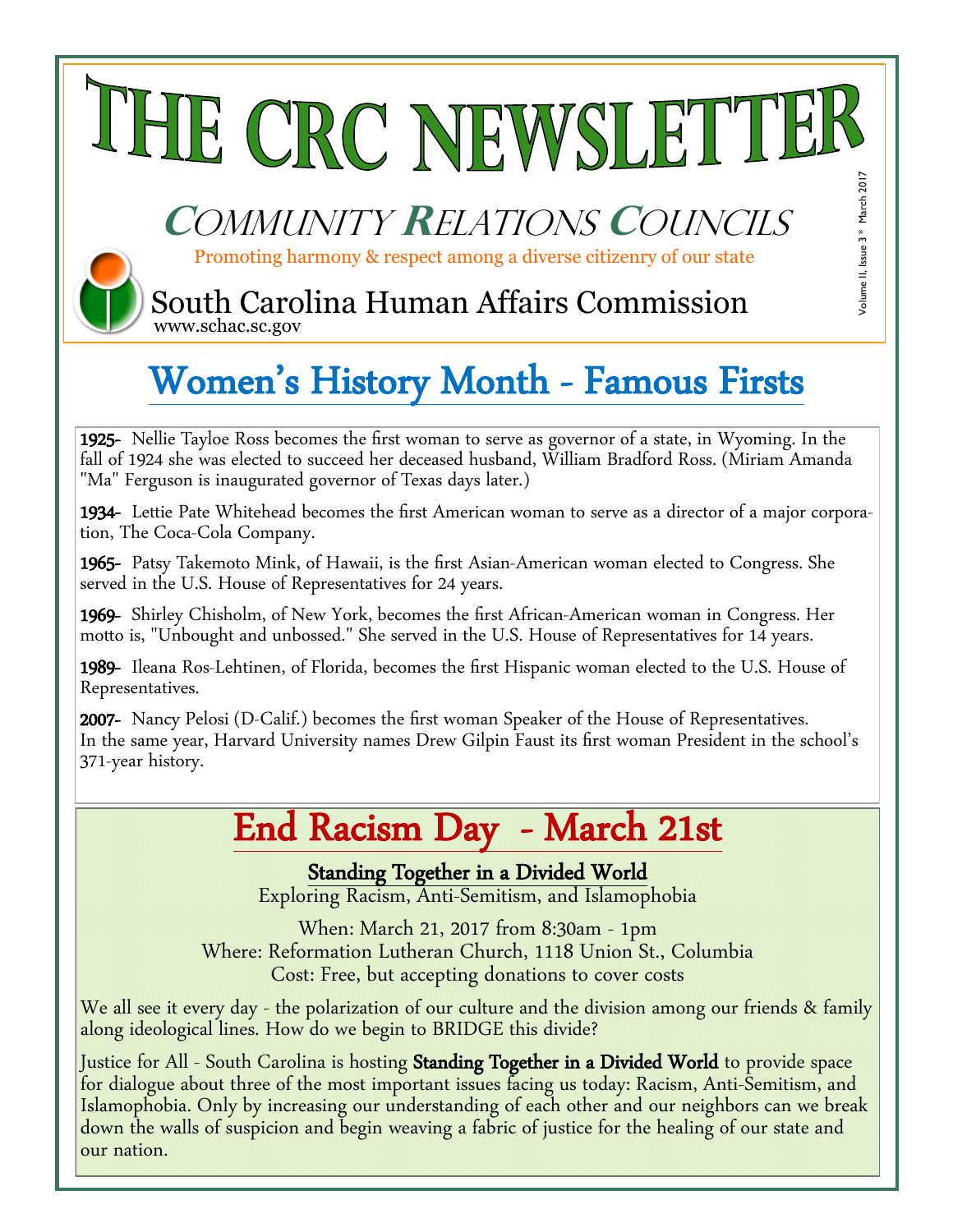

Promoting harmony & respect among a diverse citizenry of our state **Community Relations Councils**

1026 Sumter Street, Suite 101 Columbia, SC 29201 T: (803)737-7800 F: (803)253-4191 W: www.schac.sc.gov

#### Current CRCs:

Columbia, West Columbia, Lee, Allendale, Hampton, Beaufort, Jasper, Berkeley, Myrtle Beach, Georgetown, Lancaster, Rock Hill, Greenwood, Greenville, Anderson, Laurens, McCormick, Aiken

#### 6 Ways Beat Officers Can Make a Difference Through Community Policing

#### 1. It is not a line item program

 When at its best, community policing is not a program. It is a philosophy, which when embraced, pays dividends to officers who apply it on the street. It needs no funding, because it doesn't cost a penny to implement it.

#### 2. It is not "Officer Friendly"

Some people believe community policing is a glorified "Officer Friendly Program" and is soft on crime. Community policing is most effective when it is embraced as a philosophy of active beat officers rather than as specialized duty assignment. It occurs naturally when a beat cop gets to empathetically know the people on the beat. This officer protects them as if they were an extended family. These officers watch over the people, their homes and businesses on the beat like they were their very own. A beat officer committed to protecting and serving the community is what community policing is about.

#### 3. It is being available for a call

This career can make an officer quite negative and cynical if he or she lets it. Cynicism can make a caring officer appear uncaring during contacts. But, when practicing the community policing philosophy, officers are no longer just a call taker and report writer. A call for service will be answered with as much empathy as the officer can muster.

#### 4. It is about protecting and serving

It says "protect and serve" on every squad car in most jurisdictions around the country and every officer must be fully prepared to protect themselves and others. Officers need to be trained to prevail on the street, while demonstrating they are model citizens.

#### 5. It is a two-way street

Police can't be truly effective unless the vast majority of the members of the community do their part. When a partnership exists between police and the community, criminals will find it necessary to retreat into the shadows.

#### 6. It must be observable at street level

The community hearing about community policing from the chief or sheriff will not have the impact of seeing it in practice on a daily basis by beat officers.

Community policing is really American policing. It is the protecting and serving of the people, by the people and for the people. It behooves police officers to recognize the need to both protect and serve, while always having the community welfare in mind.

Always remember that ultimately your community will judge by how officers protect and they will appreciate them for how they serve.

About the author: Lt. Dan Marcou is an internationally-recognized, police trainer, who was a highly-decorated police officer with 33 years of full time law enforcement experience. Read the entire article at- https:// www.policeone.com/community-policing/articles/290874006-6-ways-beat-officers-can-make-a-differencethrough-community-policing/

Annual Event Calendar for COMMUNITY RELATIONS COUNCILS

> January MLK/Interfaith Awareness

February African American History

March Women's History/End Racism Day

> April Fair Housing

May Law Enforcement/ Community Relations

#### June

Disaster Preparedness/Emanuel 9 Remembrance, Peace & Reconciliation

July Employment Discrimination/ Economic Opportunity

August Youth Project/Back to School

> September Hispanic Heritage/ Cultural Diversity

October Disability Employment Awareness

> November American Indian Heritage/ Veterans' Appreciation

December Aging & Poverty Issues